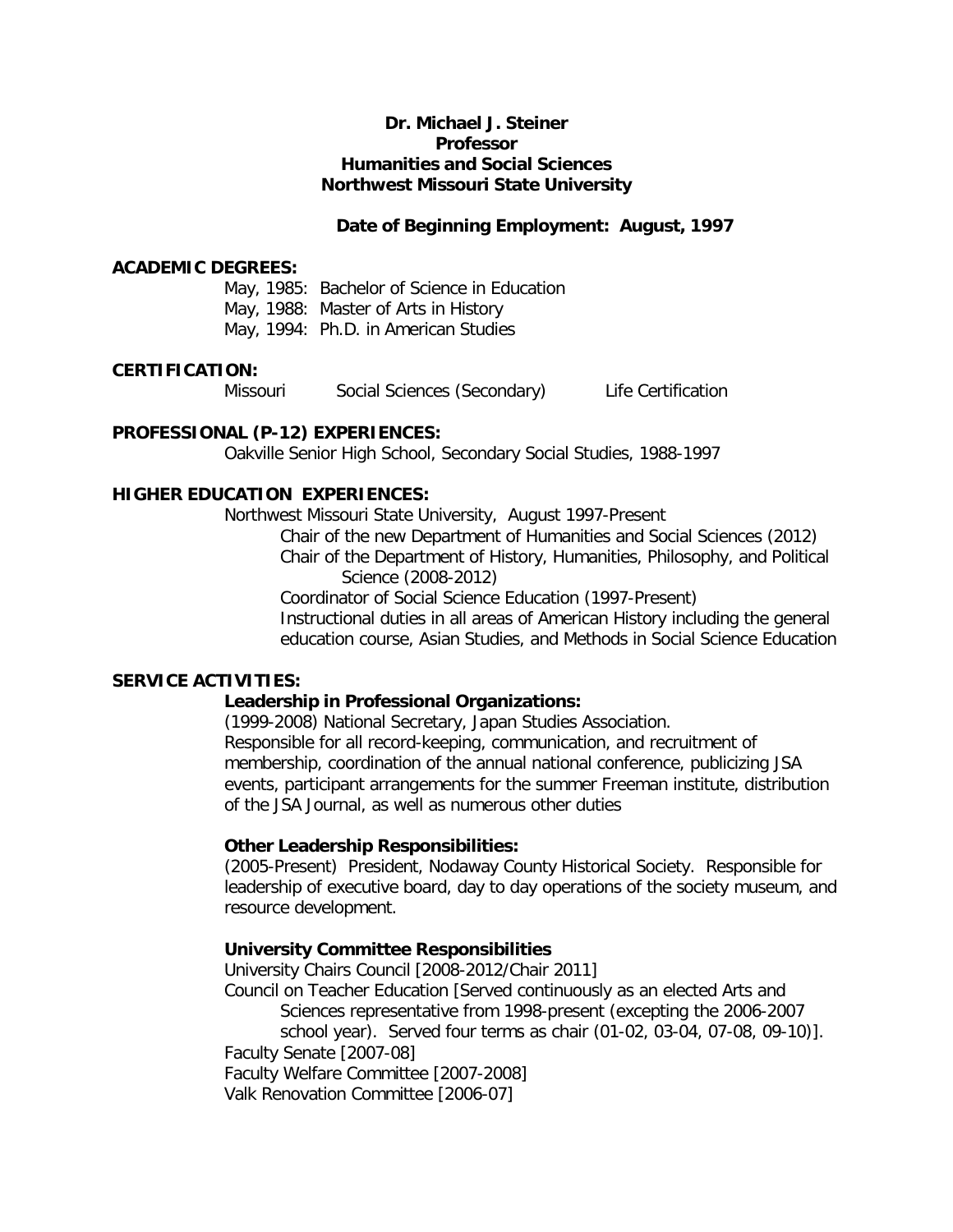HHPPS Department Secretary Hiring Team [2006] Designated Curriculum Matters Committee [2005-2006] Student/Faculty Discipline Committee [2000-08] Employment Equity Committee [1997-2001 (2000-01 Chair)] Horace Mann Lab School Director Search Team [2003] Education Unit Re-Invention Team [2002-03] Secondary Education Sequence Revision Team [2002-0]3 Graduate Council Member [1999-2001] Multicultural Affairs Committee [1998-1999] Garrett-Strong Renovation Committee [1998]

# **SCHOLARLY ACTIVITIES:**

# **Books:**

Images of America: Nodaway County, Missouri. Chicago: Arcadia Publishing, 2008.

A Study of the Intellectual and Material Culture of Death in Nineteenth-Century America. Lewiston, NY: Edwin Mellen Press, 2003.

Anthology Chapters:

"The Failure of Alliance/Populism in Northern Missouri," in The Other Missouri History,

Thomas Spencer, ed. (Columbia: University of Missouri Press, 2004).

"White and Yellow in California: Race Hatred and the Issei," American Dreams, American Realities, Janice Brandon-Falcone, Richard Frucht, eds. (Dubuque, IA: Kendell-Hunt Publishing, 1999).

# **Journal Articles:**

"White and Yellow in California," Japan Studies Association Journal 3 (2001): 1- 11.

"Toilers of the City and Tillers of the Soil: The St. Louis Convention of 1889," Missouri

Historical Review 93 (July 1999).

# **Encyclopedia Articles:**

"Carlisle, John Griffin." In Encyclopedia of the United States Congress, ed. Robert

E. Dewhirst, 84-86. New York: Facts on File, Inc, 2006.

"Colfax, Schuyler." In Encyclopedia of the United States Congress, ed. Robert E. Dewhirst, 106-108. New York: Facts on File, Inc, 2006.

"Credit Mobilier Scandal." In Encyclopedia of the United States Congress, ed. Robert E.

Dewhirst, 154-155. New York: Facts on File, Inc, 2006.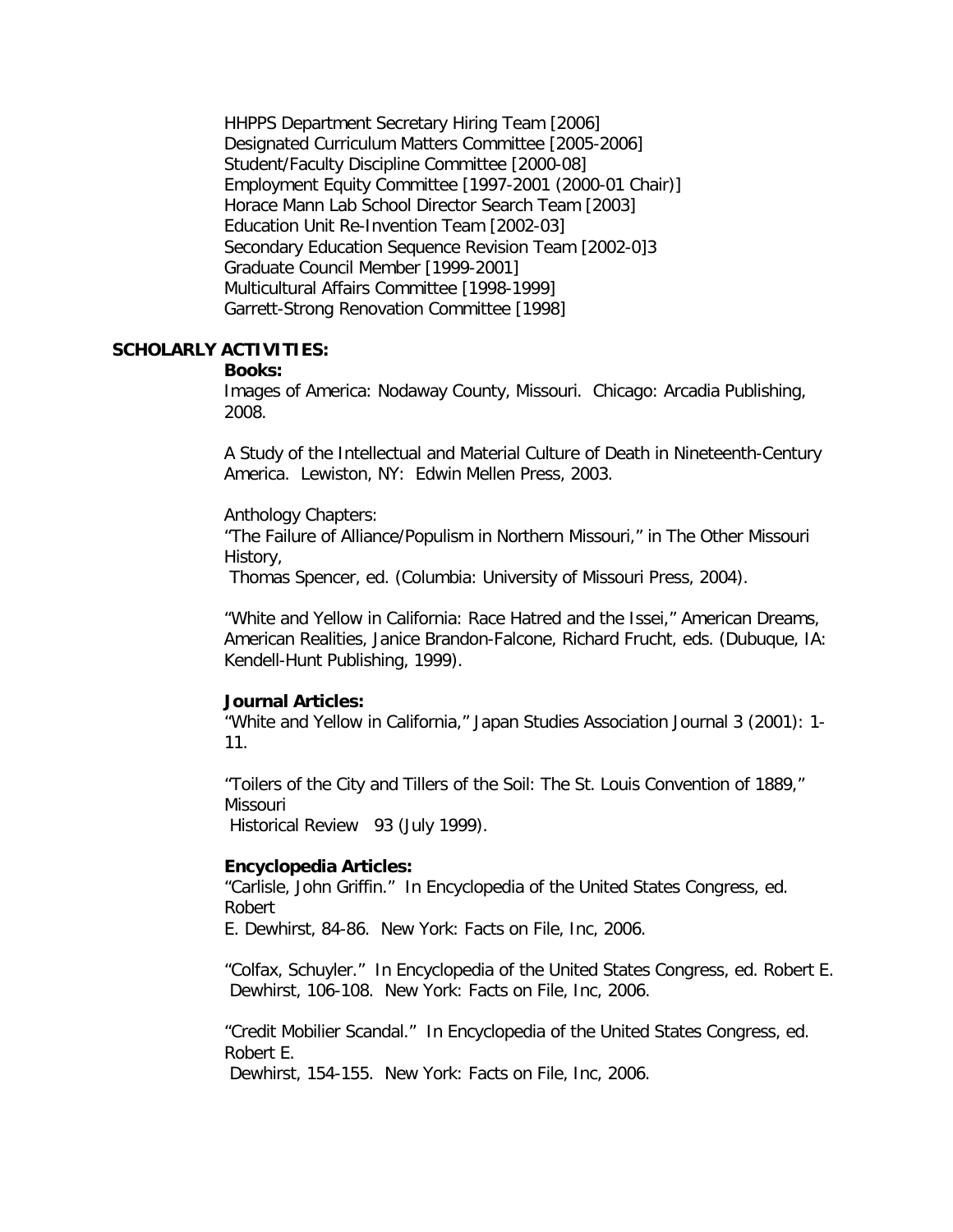"Johnson, Hiram Warren." In Encyclopedia of the United States Congress, ed. Robert E.

Dewhirst, 289-292. New York: Facts on File, Inc, 2006.

#### **Scholarly Reviews**

Mark S. Schantz, Awaiting the Heavenly Country: The Civil War and America's Culture of Death (Ithaca, NY: Cornell University Press, 2008), in The Annals of Iowa 68 (Fall 2009), pp. 341-343.

Murrin, John et. al. Liberty, Equality, Power: A History of the American People, Fifth Edition (Wadsworth Publishing, 2009). Reviewed text for publisher.

John C. Hudson, Across This Land: A Regional Geography of the United States (Baltimore: Johns Hopkins University Press, 2002, in The Annals of Iowa 63 (Fall 2004), pp. 272-273.

Rita Napier, Kansas and the West: New Perspectives (Lawrence: University of Kansas Press, 2003) in The Annals of Iowa 63 (Summer, 2004) pp. 252-254

Joel D. Benson, Changes and Exchanges in the English Cloth Trade in the **Seventeenth** Century (Mellen Press, 2002), for publisher.

Robert Hine and John Faragher, The American West: A New Interpretive

History, in The Annals of Iowa 61, no.1 (Winter 2002): 76-78.

Paul Boyer, et. al., The Enduring Vision (New York: Houghton Mifflin, 2002), for publisher.

Bellesiles, Edwards, and Deverell, Becoming America (Houghton Mifflin Company, 2000), for publisher.

#### **Exhibitions**

(August 2008) Folk and Amateur Art in Nodaway County. With Betty Karnaze. Museum display and opening program lecture. Nodaway County Historical Society.

(April 2008) Band Music in Nodaway County: A History of Local Music. Museum display and lecture. Nodaway County Historical Society.

(September 2007) The Photographic Heritage of Nodaway County. Museum display and lecture. Nodaway County Historical Society.

(November 2006) An Evening of Latin Jazz. Lecture with musical performance. Nodaway County Historical Society.

(January 2005) The Blues in Jazz. Lecture with musical performance. Nodaway County Historical Society.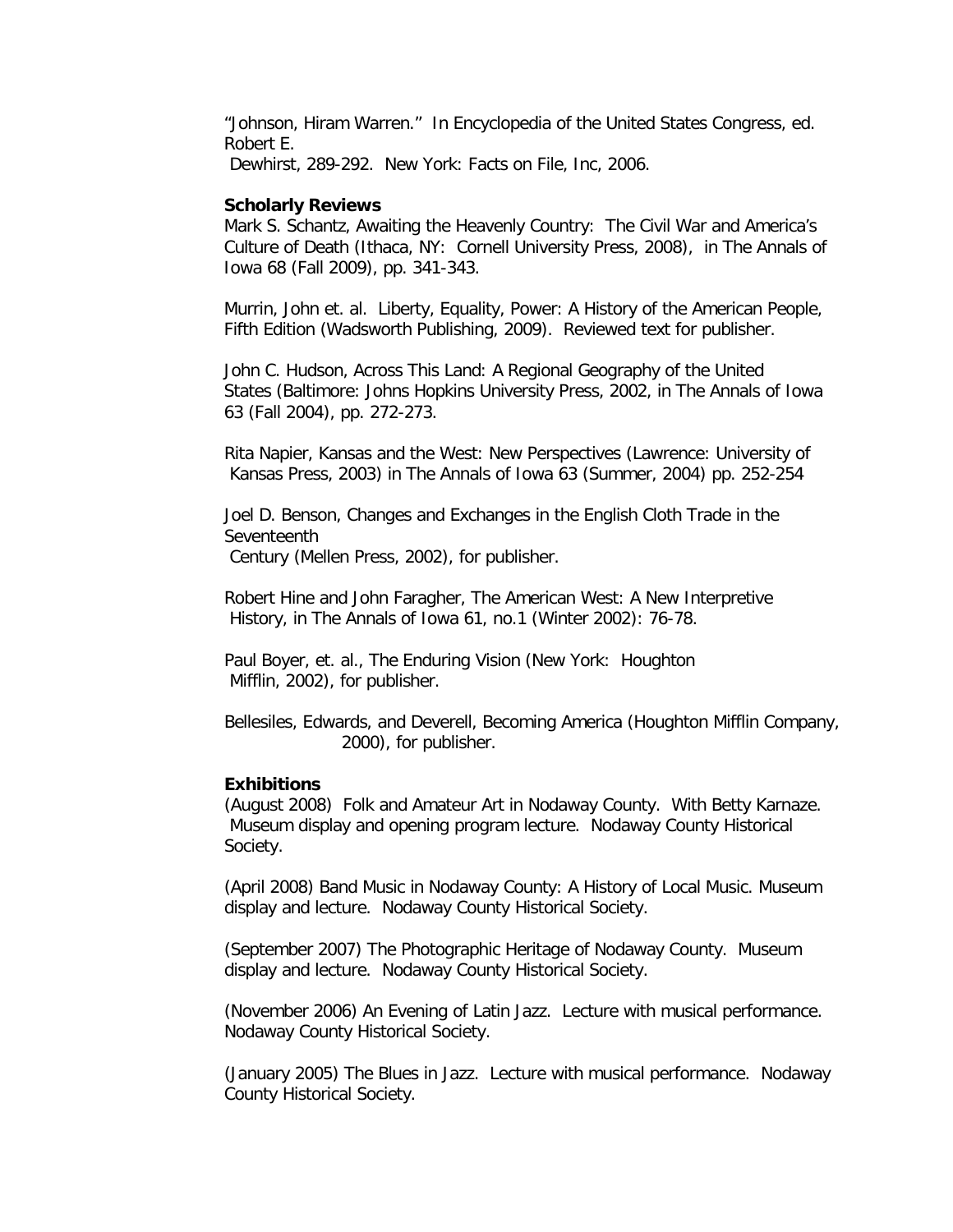(March 2004) Cool Jazz in America. Lecture with musical performance. Nodaway County Historical Society.

(March 2003) Jazz Through History. Lecture with musical performance. Nodaway County Historical Society.

### **Presentations at Professional Meetings**

(April 2009) "John Sliker Bilby: Missouri Land Baron," Missouri Conference on History, Springfield, Missouri.

(March 2006) The Northwest/NUIS Language and Culture Program, at the Joint Center for East Asian Studies Colloquium, Washington University, St. Louis.

(April 2005) What's the Matter With Nodaway County? The Failure of Alliance/Populism in Northern Missouri, a presentation to the Missouri Conference on History, April 14, 2005.

(April 2005) The Other Stuff—Trends in Missouri Social History, a panel presentation at the Missouri Conference on History, April 15, 2005.

(January 2002) American Culture and Language Studies for Japanese Students: The Northwest/NUIS Program. Japan Studies Association Convention, Honolulu, HI.

(January 2001) The Shakuhachi and the Honkyoku Repertoire. Japan Studies Association Annual Conference, January 5, 2001, New Orleans, LA.

(January 2000) Theodore Roosevelt and the Japan Dilemma. Japan Studies Association Annual Conference, Honolulu, HI.

(November 1998) Block and Variable Scheduling for the High School Social Studies Department. A workshop presented to the National Social Studies Supervisors Association National Conference, Anaheim, California.

(1991) Poor Treatment for Poor Richard: William Carlos Williams on Benjamin Franklin. Mid-America American Studies Convention, Little Rock Arkansas.

(1988) The St. Louis Convention of the Middle Classes. Phi Alpha Theta Regional History Conference, Fulton, Missouri.

### **PROFESSIONAL AND ACADEMIC ASSOCIATION MEMBERSHIPS:**

National Council for the Social Studies [past member] Missouri Council for the Social Studies [past member] Japan Studies Association [National Secretary 2000-2008]

# **PROFESSIONAL DEVELOPMENT:**